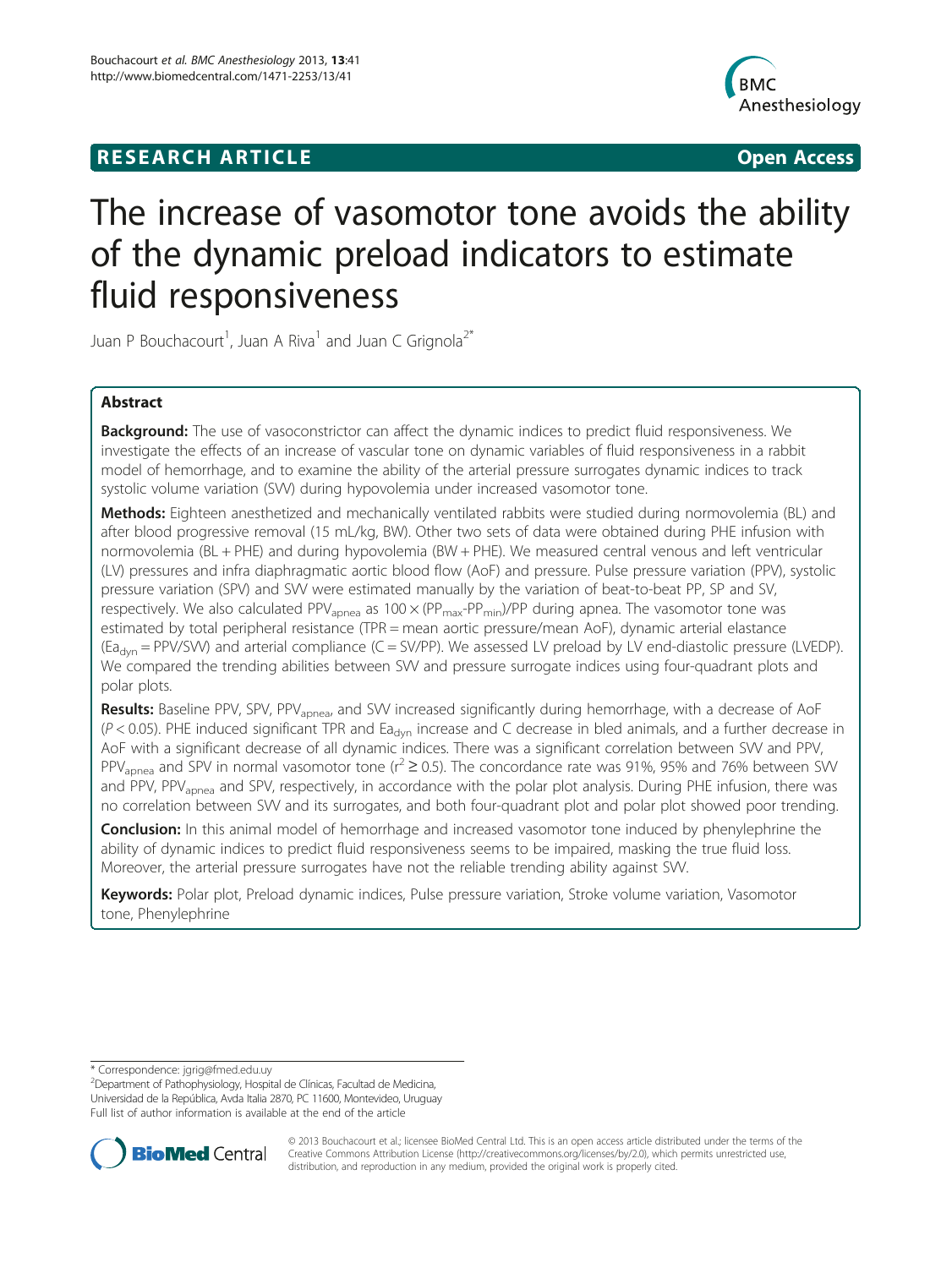## Background

Fluid resuscitation protocols to optimize preload and cardiac output (CO) in patients undergoing high-risk surgery decreased hospital length of stay and postoperative complications [\[1,2](#page-7-0)]. While hypovolemia (under-resuscitation) can result in organ hypoperfusion and ischemia, overresuscitation (inadequate fluid administration) can result in pulmonary and interstitial edema and increase the morbidity and mortality of critically ill patients [\[3,4](#page-7-0)].

Based on the heart-lung interplay during mechanical ventilation, fluid optimization has changed from CO optimization (maximization) to monitor dynamic parameters of volume responsiveness [\[5,6\]](#page-7-0). These indices monitor the respiratory change in stroke volume (SV) or its surrogates, such as pulse pressure or systolic pressure induced by positive pressure ventilation (functional hemodynamic monitoring) [\[6](#page-7-0)]. Cyclic change in intrathoracic blood volume, due to positive-pressure ventilation is the main determinant of the observed SV variation (SVV) and pulse pressure variation (PPV) during mechanical ventilation [[7\]](#page-7-0). The magnitude of the respiratory changes in the left ventricular (LV) SV (SVV) or its arterial pressure surrogates (PPV, the PPV during apnea, -PPV<sub>apnea</sub>-, and the systolic pressure variation, -SPV-) is an indicator of preload reserve [\[5,6,8-11\]](#page-7-0). The higher the pre-infusion value of the dynamic indices, the more pronounced the increase in SV in response to fluid administration will be [\[5](#page-7-0)]. The threshold values of dynamic variables of fluid responsiveness range from 10 to 15% and a change greater than 12 to 13% (cut-off values) is highly predictive of fluid responsiveness [\[6](#page-7-0)].

Several studies have shown excellent accuracy for these dynamic indices under strict conditions [\[4,11\]](#page-7-0). However, there are several confounders in routine clinical practice that can significantly reduce the predictive value of SVV and its surrogates of fluid responsiveness, including low tidal volume, cardiac arrhythmias, automatic calculation method, intra-abdominal hypertension, elevated positive end-expiratory pressure and use of vasopressor drugs [[5,12](#page-7-0)]. Since vasoactive drugs alter arterial tone as well as venous capacitance, their use in clinical practice may affect the accuracy of functional preload indicators to assess fluid responsiveness, especially those arterial pressure surrogates. To date, available data are conflicting (either in a controlled experimental study or a clinical study), depending on the vasopressor drug (norepinephrine versus phenylephrine), the device to estimate and track the SV (pulse pressure contour versus doppler flowprobe) and the study conditions (normovolemia versus hypovolemia, hypertension versus hypotension) [\[13](#page-7-0)-[18](#page-7-0)].

We hypothesized that the use of a vasoconstrictor drug may attenuate the increase of dynamic indices (SVV, PPV, SPV,  $PPV_{\text{apnea}}$ ) during hypovolemia. The first aim of this study was to investigate the effects of an increase of vascular tone on preload dynamic variables of fluid responsiveness in a rabbit model of hemorrhage. The second aim was to examine the ability of the arterial pressure surrogates dynamic indexes to track SVV changes during hypovolemia under increased vasomotor tone.

### Methods

This study was approved by the Institutional Animal Care and Use Committee (CHEA, Facultad de Medicina, Universidad de la República -[http://www.chea.udelar.edu.](http://www.chea.udelar.edu.uy/) [uy/\)](http://www.chea.udelar.edu.uy/). We rigidly performed all institutional protocols to handle animals under experimentation according to Guide for the Care and Use of Laboratory Animals (NIH Publication N° 85–23, revised 1996), prepared by the National Academy of Sciences' Institute for Laboratory Animal Research.

#### Animal instrumentation

Eighteen female New Zealand rabbits (body weight 2.56 ± 0.56 kg) were premedicated with acepromazine (0.3 mg/kg i.m.) and meperidine (10 mg/kg i.m.). Anesthesia was induced with a bolus dose of midazolam (0.5 mg/kg i.v.) given via an ear vein. We tracheotomized and mechanically ventilated (Amadeus Hamilton Medical AG, Switzerland) the animals via an endotracheal tube (ID 2.5 mm). The ventilator was set in the volume controlled ventilation mode with a tidal volume of 9 mL/kg, end-expiratory pressure of 5 cmH<sub>2</sub>O, a respiratory rate  $40 \pm 8$  breaths/min and a FiO<sub>2</sub> of 60%. Normocapnia, guided by capnography (Datex Inst Corp CD-200-43-00, Helsinki, Finland) and monitored by serial blood gas evaluation (ABL520, Radiometer, Denmark), was achieved by adjusting the respiratory rate to maintain an end-tidal  $CO<sub>2</sub>$  tension between 30–38 mm Hg. Heart rate/respiratory rate ratio was > 3.6. We maintained the anesthesia with a continuous infusion of midazolam (0.5-1 mg/kg/h) to achieve the least and constant effect on peripheral resistance and rocuronium bromide (0.6 mg/kg/h) to avoid spontaneous breathing effort. Intravenous saline solution (NaCl 0.9%) was administered at a rate of 7 mL/kg/h as maintenance requirements [\[19](#page-7-0)]. Normothermia was kept using a heating pad.

We placed a 4.5 F triple-lumen central venous catheter (Paediatric Multicath 3-Vygon) in the left jugular vein for measuring central venous pressure, blood withdrawal and drug infusion. A 20-gauge catheter was placed into the LV through the right common carotid to monitor LV pressure. A non constricting ultrasonic perivascular flow probe (2.5PSB-Series Flow probe, Transonic Systems Inc., Ithaca, NY, USA) was positioned around the infradiaphragmatic aorta by a right lumbar incision by an extra-peritoneum approach and connected to a Doppler flowmeter (model T101, Transonic Systems Inc., Ithaca, NY, USA) to measure instantaneous aortic flow. A fluidfilled catheter (20-gauge) was advanced through the right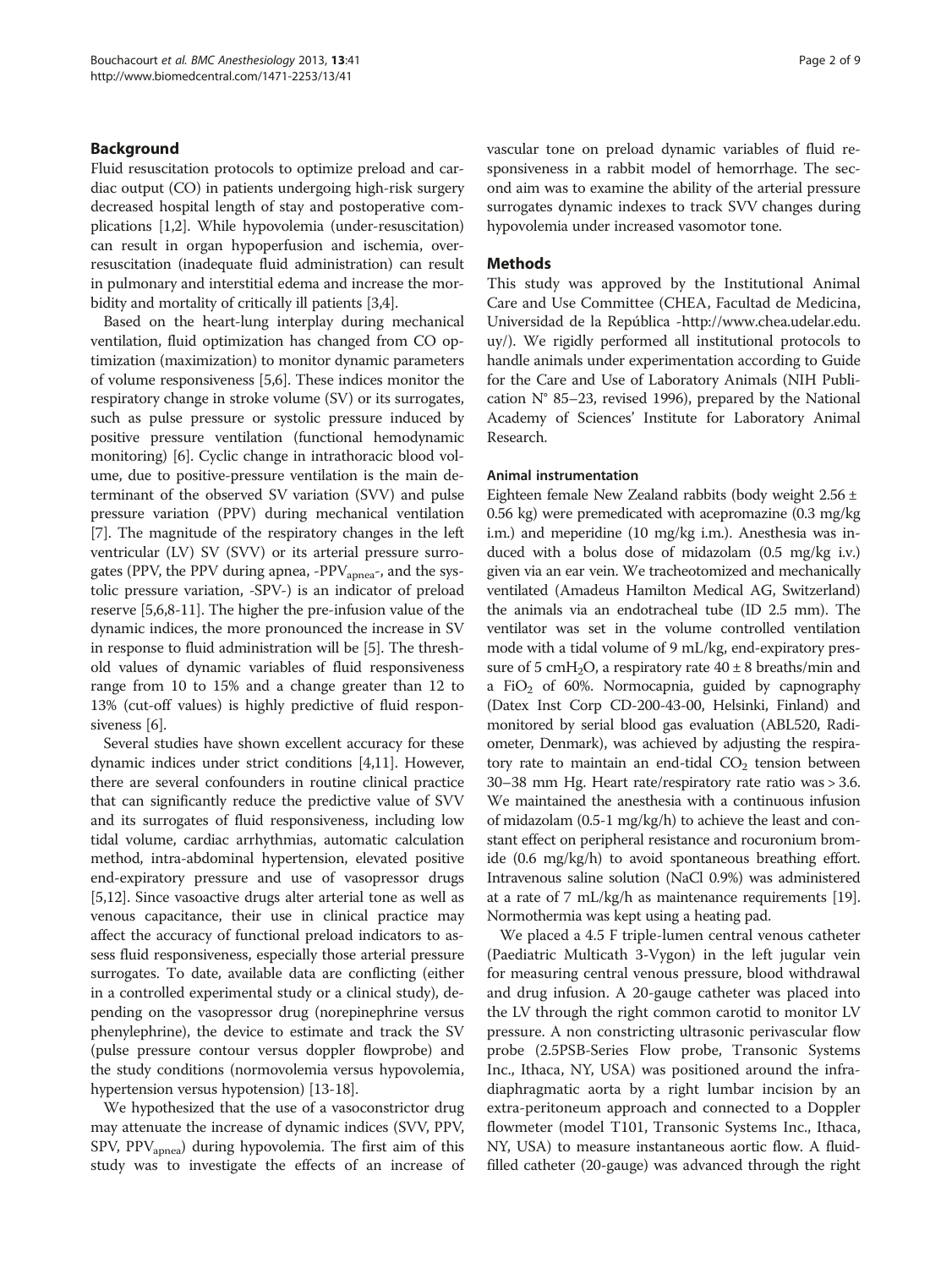femoral artery up to the infra-diaphragmatic aorta, just distal to the flow probe to monitor systemic arterial blood pressure. All pressure transducers (P23Db Gould Statham) were zeroed to atmospheric pressure and kept at the atrial level.

#### Experimental protocol

Once we completed the instrumentation, the animals were allowed to stabilize for 30 min. Baseline measurements including all the variables described previously were obtained during normovolemia (BL). After BL measurement, the vasomotor tone was increased by phenylephrine infusion (Sigma, St. Louis, MO) during 30 min and a second set of hemodynamic data were obtained (BL + PHE). Taking into account the half-life of PHE, we allowed 20 minutes period after stopping phenylephrine infusion for the rabbits to return to baseline, then, blood was progressively withdrawn by stepwise cumulative volume of 5 mL/kg with a total of 15 mL/kg of body weight (20% of volemia) and a third set of hemodynamic measurements were obtained (BW). Finally, 30 min after BW, a fourth set of data were obtained during PHE administration  $(BW + PHE)$ . We adjust the PHE infusion rate in order to obtain an increase of the vasomotor tone, maintaining mean arterial pressure around the baseline value (isobaric analysis). This allowed us to avoid an indirect effect of intravascular arterial pressure on the viscoelastic properties of the arterial wall. Once the experimental protocol was completed, the animals were killed with intravenous potassium chloride under deep anesthesia.

#### Data collection and analysis

All signals were monitored in real time and stored digitally with a hardware and software specially designed in our laboratory (SAMAY M16) at a sampling frequency of 200 Hz. Hemodynamic data were taken at the end of expiration with the ventilator turned off.

SV was derived offline from the integral of the systolic portion of the aortic flow curve for each cardiac cycle (Figure [1](#page-3-0)). The vasomotor tone was assessed by total arterial peripheral resistance (TPR = mean aortic pressure/mean aortic flow), arterial capacitance  $(C = SV/arterial$  pulse pres-sure) [[20](#page-7-0)], and dynamic arterial elastance (Ea<sub>dyn</sub> = PPV/ SVV) [[21](#page-7-0)]. LV preload was assessed by end-diastolic pressure. The first derivative of LVP (dP/dt) was digitally obtained in order to estimate LV contractility (maximum dP/ dt, dP/dtmax) and LV active diastolic function (minimum dP/dt, dP/dtmin). All continuous values were averaged over a 5-sec period. PPV, SVV and SPV were calculated offline. The calculus was performed over three consecutive respiratory cycles including five heartbeats each. Dynamic indices are defined by the relative difference in maximum and minimum values for pulse pressure ( $PP<sub>max</sub>/PP<sub>min</sub>$ ), systolic

pressure ( $SP_{\text{max}}/SP_{\text{min}}$ ), and SV ( $SV_{\text{max}}/SV_{\text{min}}$ ) for PPV, SPV, and SVV, respectively according to:

$$
100 \times (Q_{max} - Q_{min}) / [(Q_{max} + Q_{min})/2]
$$

with  $Q = PP$ , SP, SV for PPV, SPV, and SVV, respectively (Figure [1\)](#page-3-0).

Finally, we measured the PP during apnea  $(PP<sub>apnea</sub>)$ and used this value to calculate the PPV<sub>apnea</sub> as:  $100 \times$  $(PP<sub>max</sub> - PP<sub>min</sub>)/ PP<sub>apnea</sub>$  [\[9](#page-7-0)].

## Statistical analysis

Statistical comparisons were performed using statistics software (SPSS for Windows Version 18.0; SPSS Inc., Chicago, IL). Normal distribution was tested with the Kolmogorov–Smirnov test. All data are expressed as mean  $\pm$  SD. Before the start of the study, the number of animals required was determined with a power analysis according to previous data and the target difference. In accordance with a standardized difference (target difference/standard deviation, 11/8) of 1.37, a sample size of 18 animals was calculated for a P value of 0.05 with a power of 80% [\[22](#page-7-0)]. PPV, SVV, SPV and  $PPV_{\text{annea}}$  were analyzed at the different experimental conditions using one-way analysis of variance for repeated measurements (ANOVA). Post-hoc testing was performed using the Bonferroni test. The relationship between SVV and its surrogates (PPV, PPV<sub>apnea</sub>, SPV) were examined using Pearson correlations. A  $P$  value < 0.05 was considered statistically significant.

We used four-quadrant scatter plots to compare the concordance rate of SVV and the arterial pressure surrogates indexes (PPV, PPV<sub>apnea</sub>, SPV) during BL and BW (without PHE, PHE-) and during PHE infusion (PHE+). The concordance rate was defined as the percentage of the number of data points that are in two of the four quadrants of agreement (upper right and lower left). We also performed a polar plot analysis to compare the trending abilities between SVV and its pressure surrogates during PHE - and PHE+. Polar plots present the data from a 4-quadrant plot in a similar format to a Bland-Altman plot but with a radial distribution of data points about a polar origin. It allows a narrower and more selective band of agreement to be applied to the data [\[23](#page-7-0)]. We calculated the mean angular bias which is the average angle between all polar axes and polar data points, and the radial limits of agreement which is the radial sector containing 95% of the data points. The acceptance limits in the polar plot analysis were an angular bias of less than  $\pm 5^{\circ}$  and radial limits of agreement of less than  $\pm 30^{\circ}$ . Although there is no guidance on suitable exclusion zones, we applied an exclusion zone when the percentage of change of SVV data was below 15% (0.05) [\[24\]](#page-7-0).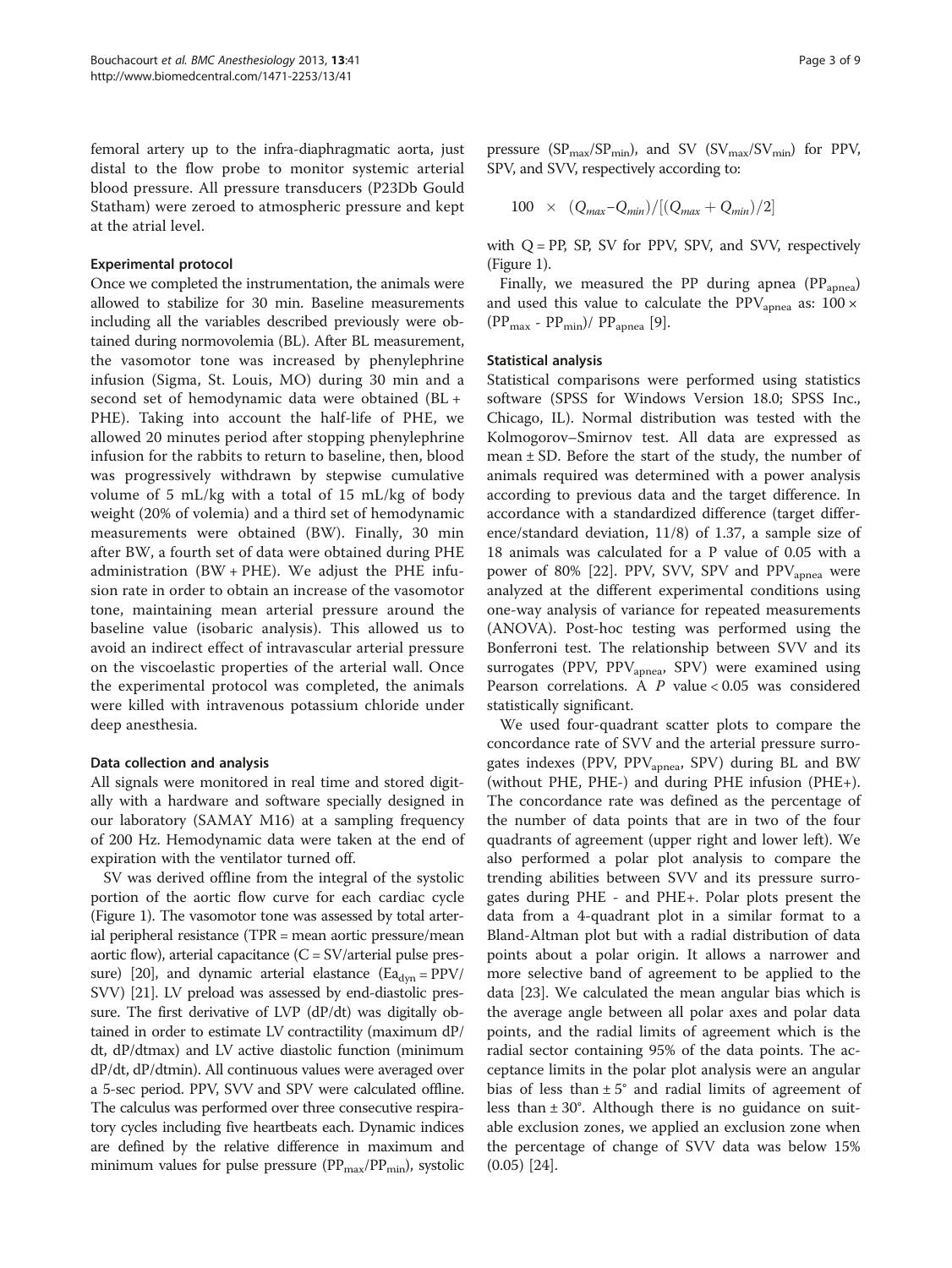<span id="page-3-0"></span>

## Results

Table 1 shows the changes in baseline hemodynamic data during hemorrhage and PHE infusion. Mean doses of PHE infusion during BL + PHE and BW + PHE was 15 ± 2 mcg/kg/min. Hemorrhage (median blood volume loss,  $33 \pm 7$  mL,  $\approx 15$  mL/kg) induced a significant decrease of AoF  $(P < 0.05)$ , meanwhile systemic arterial pressure (mean and pulse pressure), C, TPR and  $\text{Ea}_{\text{dyn}}$  did not show a significant change.

Phenylephrine infusion induced significant increase in vasomotor tone (Figure [2](#page-4-0)) and it also induced a further decrease in aortic flow with a significant SV decrease  $(P < 0.05)$  (Table 1). Mean and pulse arterial pressure, and heart rate did not show significant changes. LV preload (estimated by LV end-diastolic pressure) and the maximum and minimum first derivative of LVP did not change during either hemorrhage and PHE infusion.

Baseline PPV, SPV, PPV<sub>apnea</sub>, and SVV increased significantly during hemorrhage  $(P < 0.05)$  (Table [2](#page-4-0)). However, after hemorrhage, PHE determined a decrease of all dynamic indices  $(P < 0.05)$ , returning to baseline values (Table [2\)](#page-4-0). There was a significant correlation between SVV and PPV, PPV<sub>apnea</sub> and SPV during BL and BW (without PHE infusion) ( $r^2 \ge 0.5$ ). However, there was no correlation between SVV and its pressure surrogates during PHE infusion.

Table 1 Hemodynamic data during normovolemia (BL), normovolemia with phenylephrine infusion (BL + PHE), hypovolemia (BW) and hypovolemia with phenylephrine infusion (BW + PHE)

| . .<br>. .<br>. .                      |                 |                 |                 |                              |
|----------------------------------------|-----------------|-----------------|-----------------|------------------------------|
|                                        | BL              | $BL + PHE$      | <b>BW</b>       | $BW + PHE$                   |
| $SV$ (ml)                              | $0.39 \pm 0.04$ | $0.27 \pm 0.09$ | $0.25 \pm 0.08$ | $0.19 \pm 0.05$ <sup>*</sup> |
| AoF (mL · min <sup>-1</sup> )          | $71 \pm 18$     | $51 \pm 15^{*}$ | $53 \pm 13^{*}$ | $39 \pm 10^{*}$              |
| HR (bpm)                               | $214 \pm 26$    | $198 \pm 33$    | $217 \pm 33$    | $201 \pm 21$                 |
| CVP (mm Hg)                            | $3 \pm 1$       | $4 \pm 1$       | $3 \pm 1$       | $5 \pm 1$                    |
| MAP (mm Hg)                            | $76 \pm 16$     | $77 \pm 12$     | $77 \pm 16$     | $81 \pm 13$                  |
| PAP (mm Hg)                            | $38 \pm 10$     | $40 \pm 15$     | $32 \pm 13$     | $38 \pm 13$                  |
| LVEDP (mm Hg)                          | $4.7 \pm 5.7$   | $5.7 \pm 5.3$   | $5.1 \pm 4.7$   | $4.2 \pm 4.2$                |
| $dP/dt$ max (mm Hg · s <sup>-1</sup> ) | $1544 \pm 456$  | $1780 \pm 946$  | $1897 \pm 1027$ | $1838 \pm 899$               |
| $dP/dt$ min (mm Hg · s <sup>-1</sup> ) | $-1802 \pm 765$ | $-1789 \pm 631$ | $-1763 \pm 989$ | $-1787 \pm 1014$             |

 $p$  < 0.05 vs BL.

AoF: Aortic flow; CVP: Central venous pressure; dP/dtmax and dP/dtmin: Maximum and minimum first derivative of LVP, respectively; HR: Heart rate; LVEDP: Left ventricular end diastolic pressure; MAP and PAP: Mean and pulse aortic pressure, respectively; SV: Stroke volume.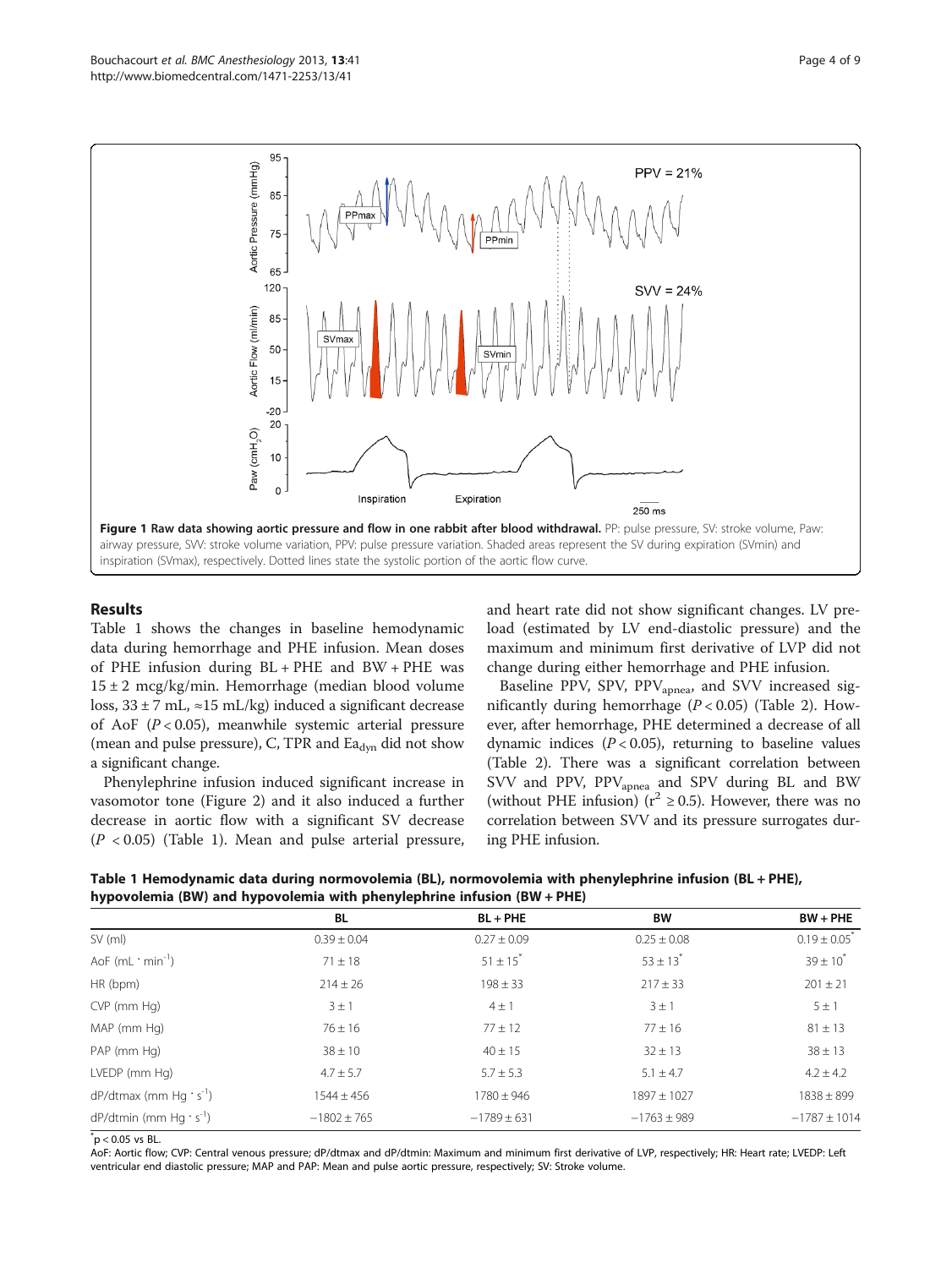<span id="page-4-0"></span>

We used the four-quadrant plots and polar plots to examine the trending abilities of arterial pressure surrogate dynamic indices against SVV in normal and high vasomotor tone. In the four-quadrant plot analysis, we found that changes in PPV,  $PPV_{\text{annea}}$  and SPV were 91%, 95% and 76% concordant with SVV in normal vasomotor tone, and significantly decreased by phenylephrine administration (56%, 53% and 43%, respectively) (Table 3 and Figure [3](#page-5-0)).

The polar plot analysis showed that mean angular bias was 2.2°, -3.2°, -4.1° (PHE-) and 2.9°, -5.1° and −14.1° (PHE+), and the radial limits of agreement were 21°, 21° and 26° (PHE-) and 29°, 19° and 26°, respectively (Table 3 and Figure [3](#page-5-0)).

## Discussion

The results from this rabbit hemorrhage model demonstrate that the infusion of phenylephrine (a pure  $\alpha$ 1receptor agonist) blunts the dynamic preload indexes increase after bleeding. This effect is mainly due to an acute increase of vasomotor tone (decrease of arterial compliance and  $\text{Ea}_{\text{dyn}}$  and TPR increase) without any apparent change of the effective intravascular volume. This result may suggest the limitation of dynamic indexes in

Table 2 Dynamic indices data during normovolemia (BL), normovolemia with phenylephrine infusion (BL + PHE), hypovolemia (BW) and hypovolemia with phenylephrine infusion (BW + PHE)

|                           | BL         | $BL + PHE$ | <b>BW</b>        | $BW + PHE$          |
|---------------------------|------------|------------|------------------|---------------------|
| SW (%)                    | $12 \pm 6$ | $10 + 4$   | $32 \pm 9^{*5}$  | $11 + 5^{\ddagger}$ |
| PPV (%)                   | $13 \pm 6$ | $12 + 5$   | $28 \pm 10^{*5}$ | $15 + 7^{\ddagger}$ |
| SPV (%)                   | $10 + 4$   | $7 + 3$    | $19 + 5^{+5}$    | $12 + 5^+$          |
| $PPV_{\text{aponea}}$ (%) | $12 + 6$   | $11 + 4$   | $21 \pm 7^{*9}$  | $14 \pm 6^{\circ}$  |

 $p < 0.05$  vs BL,  $p < 0.05$  vs BL + PHE,  $p < 0.05$  vs BW.

PPV: Pulse pressure variation; PPV<sub>apnea</sub>: PPV using PP during apnea as denominator; SVV: Stroke volume variation; SPV: Systolic pressure variation.

| Table 3 Polar analysis data between SVV and PPV,            |  |  |  |  |
|-------------------------------------------------------------|--|--|--|--|
| PPV <sub>apnea</sub> and SPV during experimental conditions |  |  |  |  |
| without phenylephrine (PHE-; BL and BW) and with            |  |  |  |  |
| phenylephrine (PHE+; BL + PHE and BW + PHE)                 |  |  |  |  |

|        |                      | Concordance<br>rate $(\%)$ | Mean angular<br>bias $(°)$ | Radial limits of<br>agreement (°) |
|--------|----------------------|----------------------------|----------------------------|-----------------------------------|
| PHF-   | PPV                  | 91                         | 2.2                        | 21                                |
|        | PPV <sub>apnea</sub> | 95                         | $-3.2$                     | 21                                |
|        | <b>SPV</b>           | 76                         | $-4.1$                     | 26                                |
| $PHE+$ | PPV                  | 56                         | 2.9                        | 29                                |
|        | PPV <sub>apnea</sub> | 53                         | $-5.1$                     | 19                                |
|        | <b>SPV</b>           | 43                         | $-14.1$                    | 26                                |

PPV: Pulse pressure variation; PPV<sub>apnea</sub>: PPV using PP during apnea as denominator; SVV: Stroke volume variation; SPV: Systolic pressure variation. BL: Basal; BW: Blood withdrawal.

predicting fluid responsiveness in routine clinical practice during hypovolemia and vasopressor drug administration.

Several studies have shown that PPV, SPV and  $PPV_{\text{an}}$ nea are able to predict fluid responsiveness as surrogates of SVV [\[6,10,11\]](#page-7-0). Accordingly, in normal vasomotor tone (BL and BW) all dynamic arterial pressure indices changed in the same direction. Therefore, SVV correlated with its arterial pressure surrogates (Pearson's product moment  $r > 0.7$ ) and showed a high concordance rate (quadrant plot analysis) and acceptable mean angular bias and radial limits of agreement (polar plot), except with SPV. However, the concordant rate in four-quadrant plot analysis was poor during PHE administration, and mean angular bias was higher than that in normal vasomotor tone. This means that the trending ability of the arterial pressure surrogates against SVV was not acceptable during hemorrhage under increased vasomotor tone.

In the present study, we used the gold standard reference method for CO measurement (ultrasonic flowprobe) that directly measures instantaneous aortic flow with a high degree of precision  $(\pm 1\%$  to 2%). Hence, we could estimate SV and SVV with a high certainty, and allowed us to use SVV as a reference functional dynamic index [\[25\]](#page-7-0). Studies using technologies such as esophageal Doppler or pulse contour analysis (calibrated or uncalibrated) may be impacted by the device itself, decreasing the precision of the measurement of CO [[26,27\]](#page-7-0). Also, the validity of algorithms using these devices to track actual SV in patients with altered arterial stiffness has shown a decrease of SVV for prediction of fluid responsiveness in patients [\[26,27\]](#page-7-0). Furthermore, we estimated the dynamic parameters manually and synchronized with the respiratory cycle which is highly accurate [\[5,6](#page-7-0)].

To date there are insufficient and contradictory data on the effect of vasoconstrictor therapy on dynamic preload indicators either in experimental and controlled condition or clinical setting [\[13](#page-7-0)-[18](#page-7-0)]. Nouira et al. [\[13](#page-7-0)] have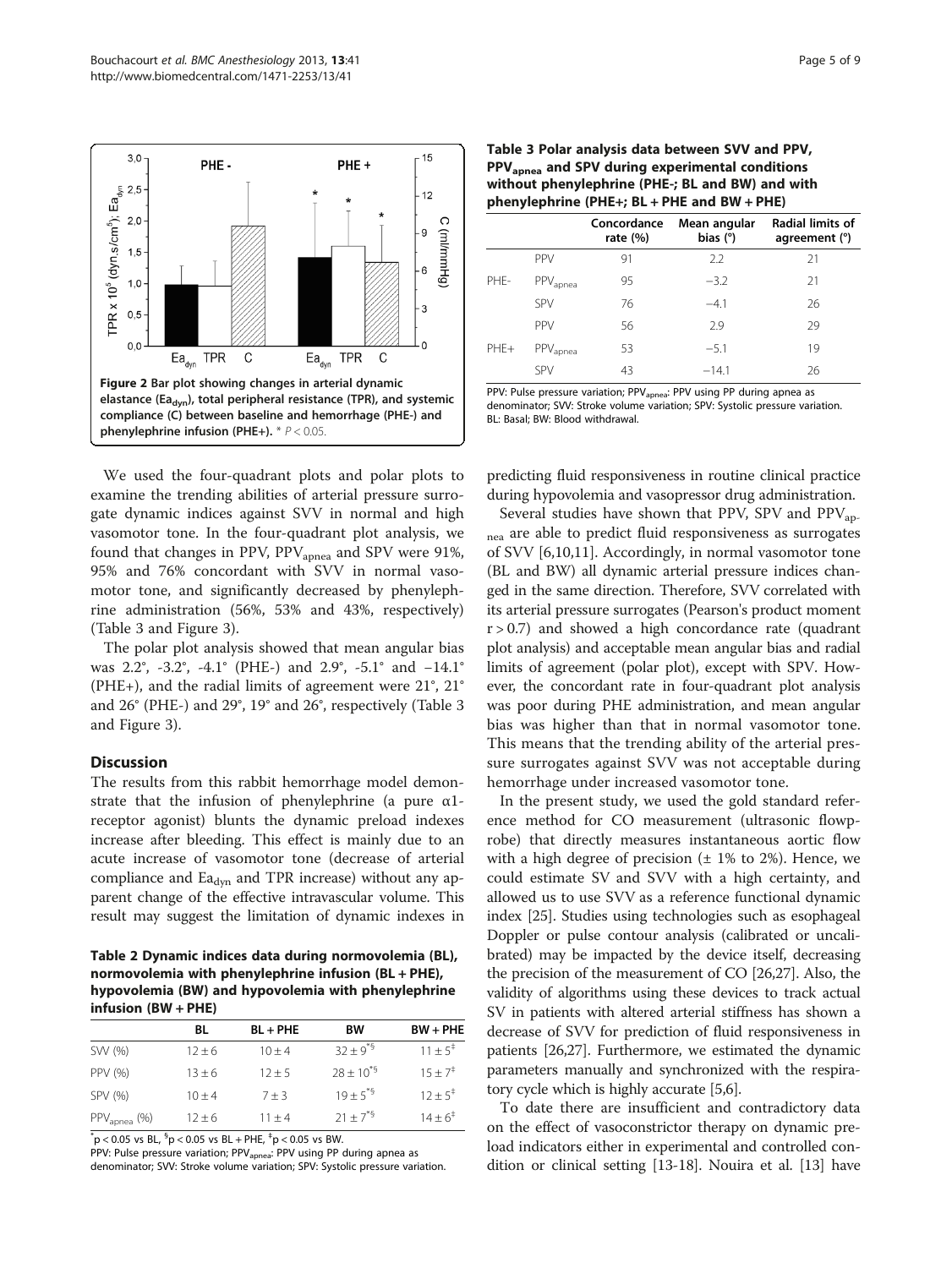<span id="page-5-0"></span>

showed that norepinephrine (NE) induces a significant increase in CO and SV during severe hypovolemia with a concomitant decrease in PPV and SPV. They proposed that both effects were related to the shift of blood from unstressed to stressed blood volume. This is in accordance to Renner et al. [\[14\]](#page-7-0) data on an animal hemorrhage model. However, on account of the global end-diastolic volume (PiCCO) remained unchanged, they proposed the effects of NE administration beyond shifting blood from unstressed to stressed blood volume. In an euvolemic model of ventilated pigs, Kubitz et al. [\[15\]](#page-7-0) found that both SPV and PPV correlated with SVV (aortic Doppler flow probe). However, the correlations between SVV and SPV and PPV became weaker during the arterial pressure increase by PHE infusion. In the clinical setting, Sakka et al. [\[16](#page-7-0)] found that an increase in blood pressure reduces SVV significantly, without changing SPV in cardiac surgical patients. Wajima et al. [\[17\]](#page-7-0) found that in patients scheduled to undergo elective surgery, induced hypertension (PHE) decrease SVV and induced hypotension (nitroglycerine) increased SVV. On the contrary, Hadian et al. [\[18\]](#page-7-0) proposed that SVV and PPV may be used to guide fluid replacement algorithms in cardiac surgical patients receiving vasoactive drugs therapy. None of these studies analyzed in a separate manner the direct effects of a pure vasopressor versus the indirect effects of the change in arterial pressure on the arterial wall viscoelastic properties.

We demonstrate that the ability of the dynamic indexes to predict fluid responsiveness during hemorrhage under an isobaric increase of vasomotor tone (TPR and  $E_{\text{dyn}}$  increase and C decrease) induced by phenylephrine administration (a pure α1-agonist) would not be acceptable. The increase of SVV and its surrogates after bleeding was blunted under PHE infusion. The concomitant significant decrease of SV could also influence on this response. Arterial stiffness depends not only on intravascular pressure but also on viscoelastic properties of the vascular wall. The isobaric analysis (mean aortic pressures remained stable during BW and BW + PHE), avoids the indirect effect of the arterial pressure on the viscoelastic properties of the arterial wall [\[28\]](#page-7-0). Therefore, the significant TPR increase (steady component of afterload) and C decrease (pulsatile component of afterload) during BW + PHE are secondary to a direct effect of PHE on the viscoelastic properties of the arterial vascular wall. Accordingly, the PPV/SVV ratio, a functional approach to arterial tone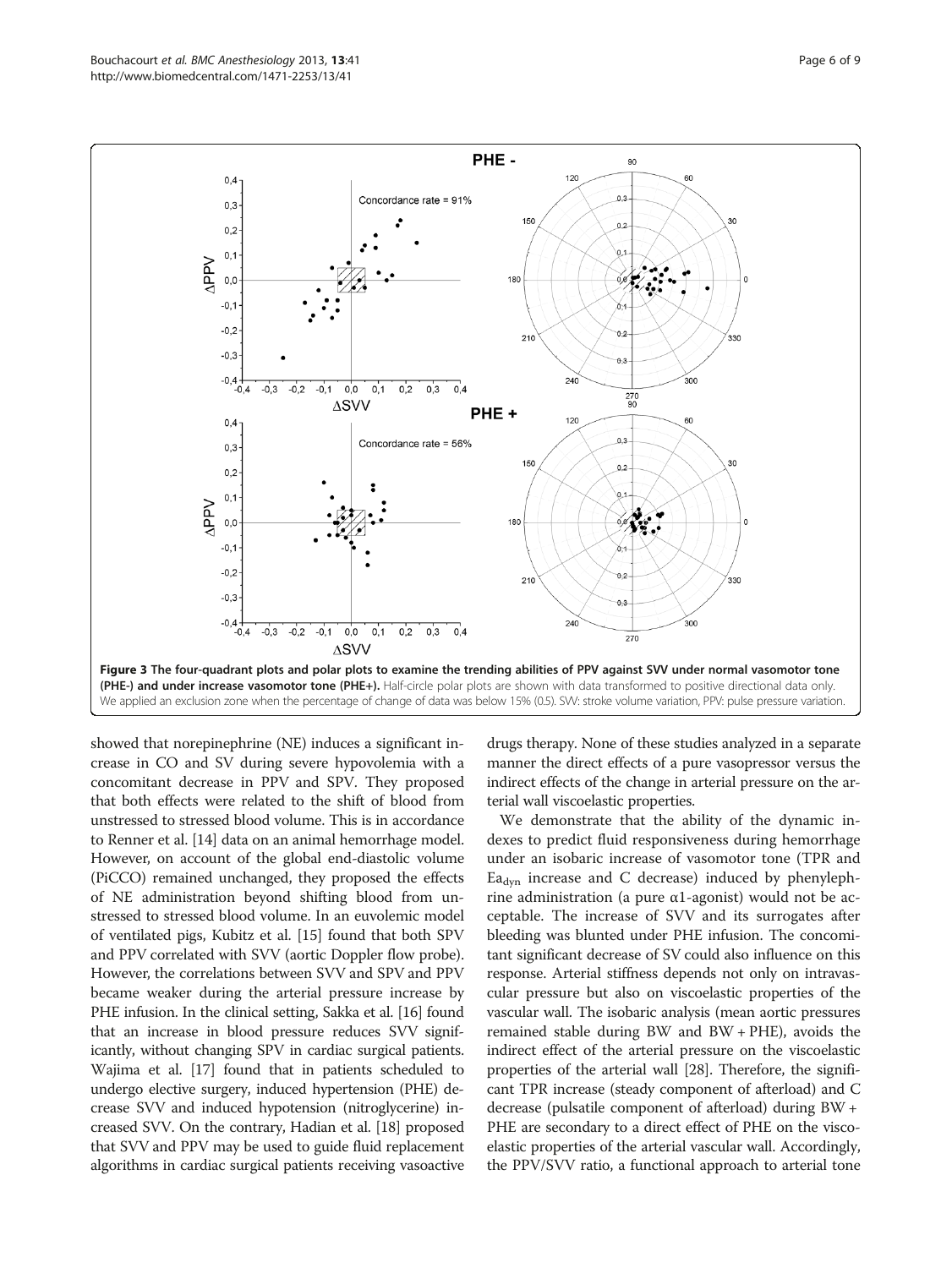assessment, showed a significant increase and could explain the absence of correlation and concordance rate between SVV and its surrogates during PHE infusion. The presence of both effects (direct and indirect) on arterial stiffness during vasoactive drugs therapy plus a central effect on the cardiac contractility by the use of  $\alpha$ 1 and  $\beta$ 1 agonist (like NE), could explain some of the contradictory data referred previously.

 $\alpha$ 1-agonists have the ability to both increase (by reducing venous compliance, thus converting unstressed to stressed blood volume and increasing preload) and decrease (primarily through increases in venous resistance) CO [[29](#page-7-0)]. The result is likely related to dose of the drug, the reserve in unstressed blood volume and the initial tone in the veins, all of which affect the recruitable blood volume, a critical hemodynamic reserve that cannot be measured by any monitoring device [[30\]](#page-7-0). PHE creates countervailing effects increasing the stressed blood volume through the recruitment of unstressed volume in the reservoir compartment (which increase the venous return) and increasing the venous resistance through the mean radius decrease in the large veins (which decrease the venous return), concomitantly. Therefore, although stimulation of α1-agonist receptors decreases venous capacitance and may transiently increase venous return by recruitment of unstressed to stressed blood volume, this gain may be offset by the increase in venous resistance and afterload [\[29,31\]](#page-7-0). Although we cannot discard a reduction of the intrathoracic blood volume and/or the presence of right ventricular dysfunction during PHE infusion secondary to pulmonary hypertension, the non significant change of LV end-diastolic pressure would support a predominant increase of vasomotor tone.

Recently, Cannesson et al. demonstrated that the impact of PHE bolus on CO is related to the position of the heart on the Frank-Starling relationship and is dose dependent. They observed that when LV is preload independent, PHE induces a decrease in CO and viceversa, when it is preload dependent, PHE boluses induce an increase in CO [[32\]](#page-7-0). On the contrary, our data showed that PHE infusion induced a further decrease in aortic flow with a significant SV decrease after blood withdrawal compared with normovolemia (BL + PHE), secondary to a significant increase of vasomotor tone and maintaining the mean arterial pressure. Probably, the higher dose and continuous infusion could explain the differences during hypovolemia. Regarding the pleth variability index (PVI), a non-invasive alternative to PPV and SVV, Monnet et al. reported that the prediction of fluid responsiveness by PVI is less reliable than invasive indexes in patients with acute circulatory failure receiving norepinephrine [[33](#page-7-0)].

During BW, mean arterial pressure  $(CO \times TPR)$  and pulse arterial pressure (SV/C) were maintained at the expense of a CO and SV decrease, secondary to a 45% increase of TPR

and 14% decrease of C, probable due to the sympathetic modulation of the arterial tone. Accordingly, Monnet et al. comparing patients with acute circulatory failure who received a fluid challenge or in whom NE was introduced or increased, showed that changes in pulse arterial pressure could not be used for monitoring the effects of NE on CO [[34](#page-7-0)]. Natalini et al. also showed that arterial pressure did not enable to predict the individual response to volume administration in a cohort of hypotensive patients receiving NE and dobutamine [[35](#page-8-0)].

#### Study limitations

Although, the arterial pressure and flow signal are acquired in the abdominal aorta, where the arterial wall stiffness and reflection wave are higher than proximal central aorta, we took the caution to obtain both measurements at the same site. It is widely accepted that peripheral pulse pressure depends mainly on SV and arterial stiffness (1/compliance). In this regard, the absence of pulse pressure changes during PHE with concomitant SV decrease is related to concomitant decrease of arterial compliance [\[36,37](#page-8-0)]. We only estimate the compliance of the abdominal aorta, not including ascending and descending aorta compliances. Nevertheless, because total compliance of a system is the sum of the individual compliances in series, the change of the abdominal aorta compliance could be representative of the compliance of the entire aorta [\[37](#page-8-0)].

Flow probe only measures descending aortic flow (about 70%) and excludes flow to the aortic arch vessels (30%). Although the assumption of a constant diversion of blood flow during PHE infusion may be violated, previous experimental animal data suggest that phenylephrine increases arteriolar resistance uniformly in the different vascular territories [\[29](#page-7-0)]. This fact plus the measure of blood pressure and flow at the same place could make the dynamic indexes estimated at abdominal aorta representative of the whole arterial circulation.

Although, the LV end-diastolic pressure maintenance could rule out a significant shift blood from unstressed to stressed blood volume, we cannot discard an increase of pulmonary arterial pressure secondary to PHE infusion, concomitantly [\[29\]](#page-7-0).

## Conclusions

All dynamic preload indicators (SVV, SPV, PPV and PPVapnea) were significantly reduced by phenylephrine during hemorrhage, mainly by increasing the vasomotor tone. In this animal model of hemorrhage and increased vasomotor tone induced by phenylephrine the ability of dynamic indices to predict fluid responsiveness seems to be impaired, masking the true fluid loss. Moreover, the arterial pressure surrogates have not the reliable trending ability against SVV measured by ultrasound flowprobe.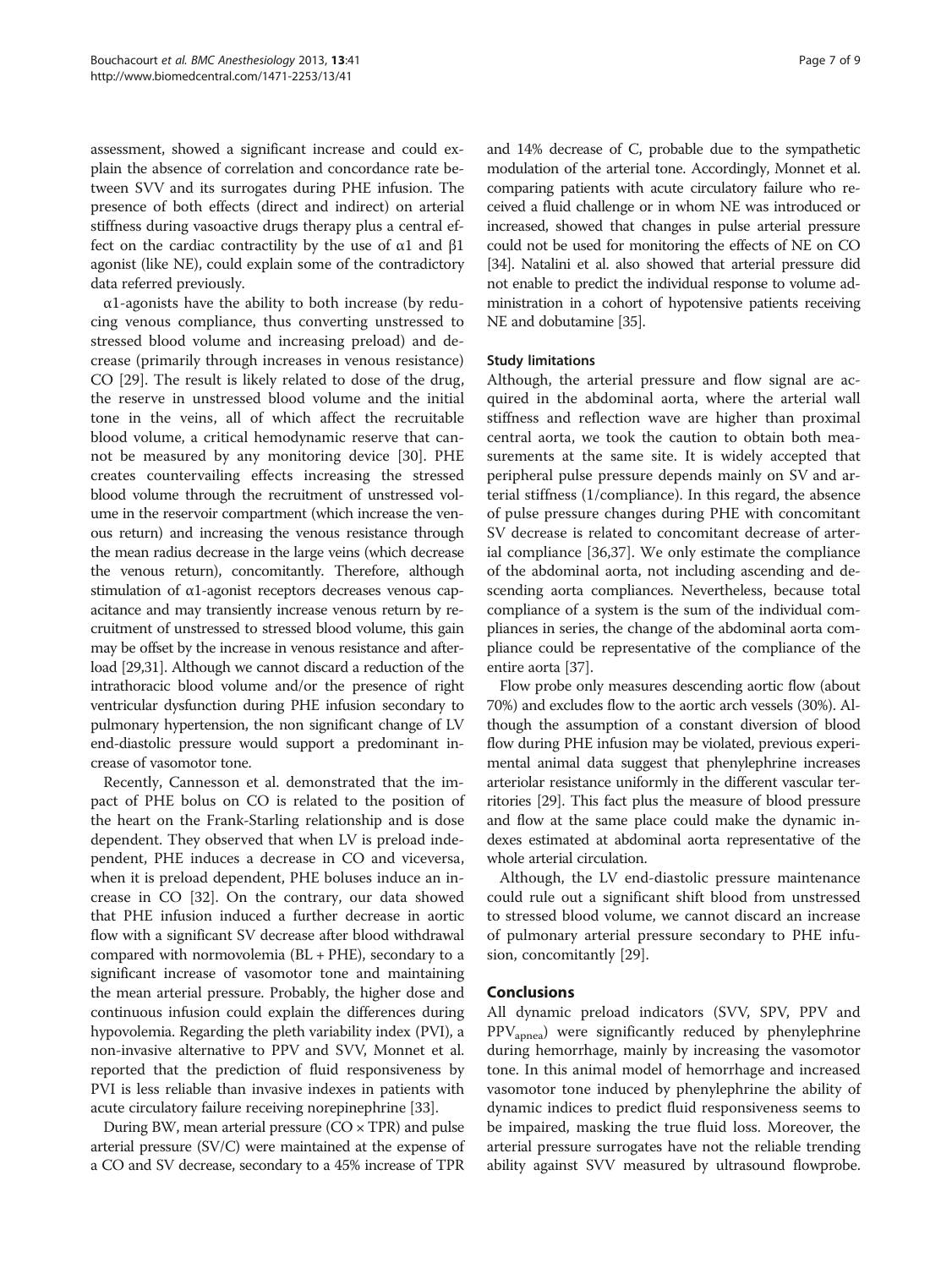<span id="page-7-0"></span>Consequently, in clinical routine practice, we should be aware that vasopressors can substantially reduce the ability of the dynamic indicators to predict fluid responsiveness, masking the effective intravascular volume deficit.

#### Abbreviations

BL: Baseline condition; BW: Blood withdrawal; C: Arterial capacitance; CO: Cardiac output; dP/dtmax and dP/dtmin: Maximum and minimum first derivative of LV pressure; Ea<sub>dyn</sub>: Dynamic elastance; LV: Left ventricle; NE: Norepinephrine; PHE: Phenylephrine; PPV: Pulse pressure variation; PPVapnea: PPV during apnea; SPV: Systolic pressure variation; SV: Stroke volume; SVV: SV variation; TPR: Total peripheral resistance.

#### Competing interests

The authors declare that they have no competing interests.

#### Authors' contributions

JPB conceived of the study, participated in its design, conducted the study, analyze the data, and wrote the manuscript. JR participated in the design of the study and helped write the manuscript. JCG conceived of the study, participated in its design, conducted the study, analyze the data, and wrote the manuscript. All authors read and approved the final manuscript.

#### Acknowledgments

Juan P Bouchacourt has a scholarship supported by the Posgraduate Academic Board of the Universidad de la República. Juan C Grignola is supported by CSIC (Cientific Research Sectorial Board) and is a member (Researcher Level I) of ANII (National Agency of Research and Innovation).

#### Author details

<sup>1</sup> Department of Anesthesia, Hospital de Clínicas, Facultad de Medicina, Universidad de la República, Avda Italia 2870, PC 11600, Montevideo, Uruguay. <sup>2</sup>Department of Pathophysiology, Hospital de Clínicas, Facultad de Medicina, Universidad de la República, Avda Italia 2870, PC 11600, Montevideo, Uruguay.

#### Received: 25 April 2013 Accepted: 5 November 2013 Published: 11 November 2013

#### References

- 1. Gan TJ, Soppitt A: Maroof M, el-Moalem H, Robertson KM, Moretti E, Dwane P, Glass PS: Goal-directed intraoperative fluid administration reduces length of hospital stay after major surgery. Anesthesiology 2002, 97:820–826.
- 2. Lopes MR, Oliveira MA, Pereira VSO, Lemos IPB, Auler JOC Jr, Michard F: Goal-directed fluid management based on pulse pressure variation monitoring during high-risk surgery: a pilot randomized controlled trial. Crit Care 2007, 11:R100.
- 3. Hamilton MA, Cecconi M, Rhodes A: A systematic review and meta-analysis on the use of preoperative hemodynamic intervention to improve postoperative outcomes in moderate and high-risk surgical patients. Anesth Analg 2011, 112:1392–1402.
- 4. Michard F, Teboul JL: Predicting fluid responsiveness in ICU patients: a critical analysis of the evidence. Chest 2002, 121:2000–2008.
- 5. Renner J, Scholz J, Bein B: Monitoring fluid therapy. Best Pract Res Clin Anaesthesiol 2009, 23:159–171.
- 6. Cannesson M: Arterial pressure variation and goal-directed fluid therapy. J Cardiothorac Vasc Anesth 2010, 24:487–497.
- 7. Mesquida J, Kim HK, Pinsky MR: Effect of tidal volume, intrathoracic pressure, and cardiac contractility on variations in pulse pressure, stroke volume, and intrathoracic blood volume. Intensive Care Med 2011, 37:1672–1679.
- 8. Perel A, Pizov R, Cotov S: Systolic blood pressure variation is a sensitive indicator of hypovolemia in ventilated dogs subjected to graded hemorrhage. Anesthesiology 1987, 67:498–502.
- 9. Berkenstadt H, Friedman Z, Preisman S, Keidan I, Livingstone D, Perel A: Pulse pressure and stroke volume variations during severe haemorrhage in ventilated dogs. Br J Anesth 2005, 96:721–726.
- 10. Michard F: Stroke volume variation: from applied physiology to improved outcomes. Crit Care Med 2011, 39:402–403.
- 11. Marik PE, Cavallazzi R, Vasu T, Hirani A: Dynamic changes in arterial waveform derived variables and fluid responsiveness in mechanically ventilated patients. A systematic review of the literature. Crit Care Med 2009, 37:2642–2647.
- 12. Lansdorp B, Lemson J, van Putten MJAM, de Keijzer A, van der Hoeven JG, Pickkers P: Dynamic indices do not predict volume responsiveness in routine clinical practice. Br J Anesth 2012, 108:395–401.
- 13. Nouira S, Elatrous S, Dimassi S, Besbes L, Boukef R, Mohamed B, Abroug F: Effects of norepinephrine on static and dynamic preload indicators in experimental hemorrhagic shock. Crit Care Med 2005, 33:2339–2343.
- 14. Renner J, Meybohm P, Hanss R, Gruenewald M, Scholz J, Bein B: Effects of norepinephrine on dynamic variables of fluid responsiveness during hemorrhage and after resuscitation in a pediatric porcine model. Pediatric Anesth 2009, 19:688–694.
- 15. Kubitz JC, Forkl S, Annecke T, Kronas N, Goetz AE, Reuter DA: Systolic pressure variation and pulse pressure variation during modifications of arterial pressure. Intensive Care Med 2008, 34:1520–1524.
- 16. Sakka SG, Becher L, Kozieras J, van Hout N: Effects of changes in blood pressure and airway pressures on parameters of fluid responsiveness. Eur J Anesth 2009, 26:322–327.
- 17. Wajima Z, Shiga T, Imanaga K, Inoue T: Do induced hypertension and hypotension affect stroke volume variation in man? J Clin Anesth 2012, 24:207–211.
- 18. Hadian M, Severyn DA, Pinsky MR: The effects of vasoactive drugs on pulse pressure and stroke volume variation in postoperative ventilated patients. J Crit Care 2011, 26:328. e1-e8.
- 19. Hummler HD, Pohlandt F, Franz AR: Pulse oximetry during low perfusion caused by emerging pneumonia and sepsis in rabbits. Crit Care Med 2002, 30:2501–2508.
- 20. Chemla D, Hebert JL, Coirault C, Zamani K, Suard I, Colin P, Lecarpentier Y: Total arterial compliance estimated by stroke volume-to-aortic pulse pressure ratio in humans. Am J Physiol 1998, 274:H500–H505.
- 21. Pinsky MR: Heart lung interactions during mechanical ventilation. Curr Opin Crit Care 2012, 18:256–260.
- 22. Whitley E, Ball J: Statistics review 4: sample size calculations. Crit Care 2002, 6:335–341.
- 23. Critchley LA, Yang XX, Lee A: Assessment of trending ability of cardiac output monitors by polar plot methodology. J Cardioth Vasc Anesth 2011, 25:536–546.
- 24. Critchley LA, Critchley JA: A critical review of the ability of continuous cardiac output monitors to measure trends in cardiac output. Anesth Analg 2010, 111:1180–1192.
- 25. Monnet X, Anguel N, Naudin B, Jabot J, Richard C, Teboul JL: Arterial pressure-based cardiac output in septic patients: different accuracy of pulse contour and uncalibrated pressure waveform devices. Crit Care 2010, 14:R109.
- 26. Meng L, Phuong Tran N, Alexander BS, Laning K, Chen G, Kain ZN, Cannesson M: The impact of phenylephrine, ephedrine, and increased preload on third-generation Vigileo-FloTrac and esophageal doppler cardiac output measurements. Anesth Analg 2011, 113:751–757.
- 27. Critchley LA, Peng ZY, Fok BS, Lee A, Phillips RA: Testing the reliability of a new ultrasonic cardiac output monitor, the USCOM, by using aortic flowprobes in anesthetized dogs. Anesth Analg 2005, 100:748–753.
- 28. Bia D, Barra JG, Grignola JC, Gines FF, Armentano RL: Pulmonary artery smooth muscle activation attenuates arterial dysfunction during acute pulmonary hypertension. J Appl Physiol 2005, 98:605-613.
- 29. Thiele RH, Nemergut EC, Lynch C III: The physiologic implications of isolated alfa1 adrenergic stimulation. Anesth Analg 2011, 113:284–296.
- 30. Magder S: Phenylephrine and tangible bias. Anesth Analg 2011, 113:211–213.
- 31. Magder S: Bench-to-bedside review: an approach to hemodynamic monitoring-Guyton at the bedside. Crit Care 2012, 16:236.
- 32. Cannesson M, Jian Z, Chen G, Vu TQ, Hatib F: Effects of phenylephrine on cardiac output and venous return depend on the position of the heart on the Frank-Starling relationship. J Appl Physiol 2012, 113:281–289.
- 33. Monnet X, Guerin L, Jozwiak M, Bataille A, Julien F, Richard C, Teboul JL: Pleth variability index is a weak predictor of fluid responsiveness in patients receiving norepinephrine. Br J Anesth 2013, 110:207–213.
- 34. Monnet X, Letierce A, Hamzaoui O, Chemla D, Anguel N, Osman D, Richard C, Teboul JL: Arterial pressure allows monitoring the changes in cardiac output induced by volume expansion but not by norepinephrine. Crit Care Med 2011, 39:1394–1399.